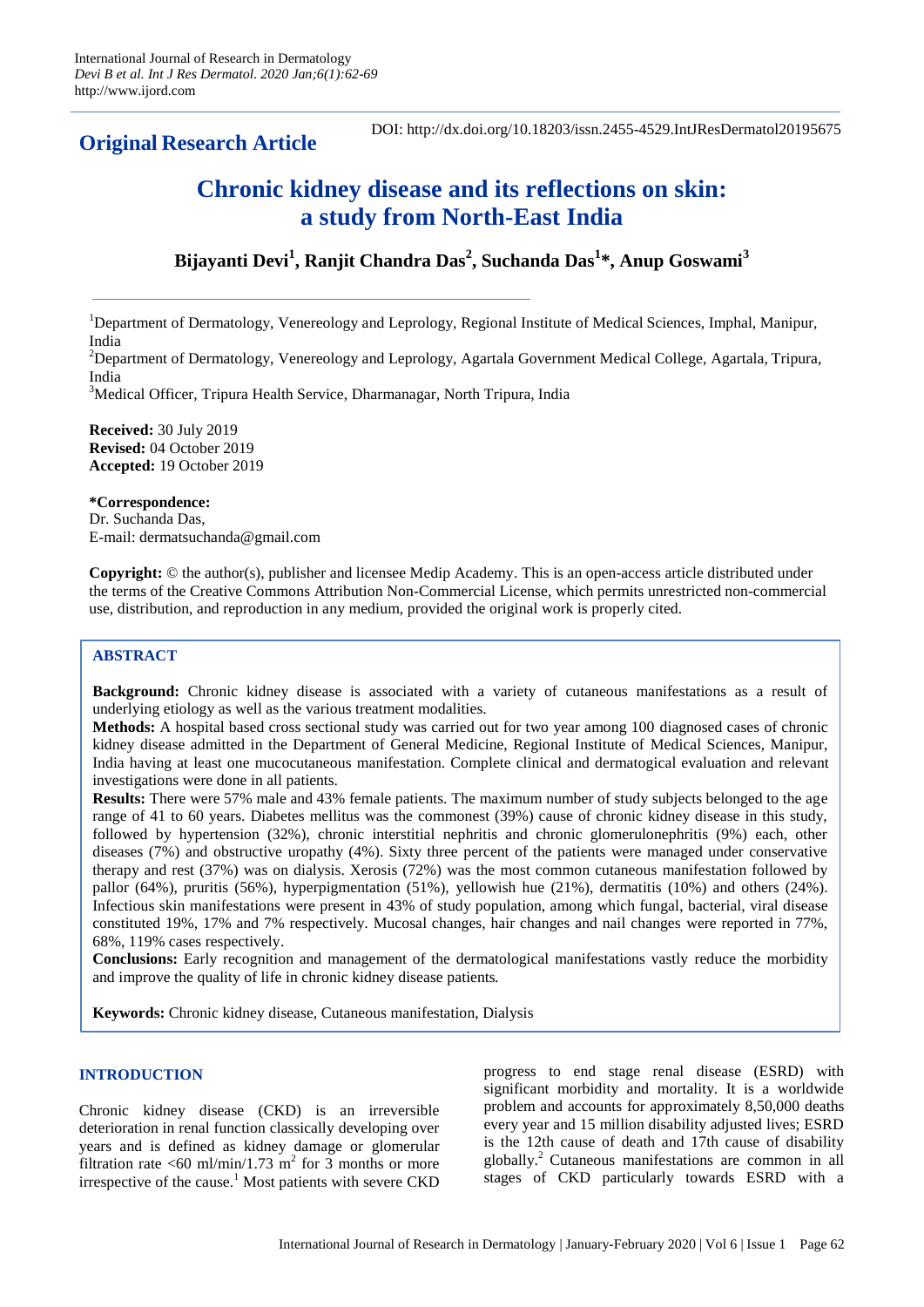prevalence of  $50-100\%$ .<sup>3,4</sup> With the advent of hemodialysis as a therapeutic modality for ESRD, some skin manifestations such as uremic frost and erythema papulatum uremicum have become rare, however, many other abnormalities of skin and appendages have emerged. Skin manifestations specific to dialysis patients include acquired perforating dermatosis, calcific uremic arteriolopathy (calciphylaxis), bullous lesions, and nephrogenic fibrosing dermopathy. On the other hand, pruritus, xerosis, nail disorders, hair disorders, pigmentary changes, purpura, mucosal changes, pallor, and uremic frost, though not specific to hemodialysis, are more frequent. These manifestations may also vary across regions, with individual dietary habits, socioeconomic and nutritional status, and racial differences.<sup>6</sup> Because there are no data on the pattern of mucocutaneous manifestations in CKD patients from this part of the country, this study was carried out. The objective of the study was to determine the prevalence of cutaneous manifestations in CKD patients and to assess the correlation between mucocutaneous changes in relation to etiology of CKD patients.

#### **METHODS**

A hospital based cross sectional study was carried out at the Regional Institute of Medical Sciences, Imphal, Manipur in the Department of Dermatology in collaboration with the Department of General Medicine among 100 CKD patients admitted in the Department of Medicine from September 2009 to August 2011. Ethics committee approval from the institute was obtained. All enrolled patients participated after providing informed written consent. Details of medical history, clinical and mucocutaneous findings, and investigations were recorded in a predesigned proforma. Patients of both sexes having CKD with serum creatinine >1.5 mg/dl were included in the study. Patients of systemic lupus erythematosus, patients on immunosuppressive drugs and pregnant patients were excluded from this study. Potassium hydroxide mounts, skin biopsy, Gram's and Giemsa staining, and bacterial or fungal cultures were performed in selected cases, when indicated. Fine needle aspiration cytology was done in one patient with calcinosis cutis for confirming the diagnosis. Xerosis was classified into mild (dryness not justifying medical attention), moderate (dryness with roughness) and severe (dryness with roughness and scaling). A subjective evaluation method was used for grading pruritus based on the presence (present or absent) and intensity (mild for occasional itching, moderate for paroxysmal itching when retiring or awaken and severe for recurrent itching that disturbs during sleep and daily activities).

#### *Statistical analysis*

Done by SPSS software, version 16.0 for Windows. P value was calculated using Chi-square test and value of <0.05 was taken as statistically significant.

Ethical approval for the study was obtained from the institutional ethical committee.

#### **RESULTS**

The study sample consists of 100 patients with 57 male and 43 female patients having CKD admitted in the Department of General Medicine. In our study a slight male preponderance was found (male:female=1.3:1). Maximum number of patients (53%) was in the 41-60 years age group with youngest patient aged 20 years and oldest 83 years. Mean age was 52.73±14.46 years. The age and sex distribution of the patients are shown in Table 1. The mean duration of CKD was  $19.85 \pm 11.24$ months.

#### **Table 1: Distribution of CKD by gender and age groups.**

| <b>Parameters</b> |           | No. of cases | $\frac{0}{0}$ |
|-------------------|-----------|--------------|---------------|
| <b>Sex</b>        | Male      | 57           | 57            |
|                   | Female    | 43           | 43            |
| <b>Total</b>      |           | 100          | 100           |
| Age<br>(in years) | 20-40     | 18           | 18            |
|                   | $41 - 60$ | 53           | 53            |
|                   | >61       | 29           | 29            |
| <b>Total</b>      |           | 100          | 100           |

## **Table 2: Distribution of patients with respect to treatment.**

| <b>Type of treatment</b>         | No. of patients | $\frac{6}{10}$ |
|----------------------------------|-----------------|----------------|
| <b>Conservative treatment 63</b> |                 | 63             |
| <b>Hemodialysis</b>              | 26              | 26             |
| <b>CAPD</b>                      |                 | 11             |
| Total                            |                 | 1 ( ) ( )      |

Majority of the patients (63%) in our study was treated conservatively followed by hemodialysis (26%) and continuous ambulatory peritoneal dialysis (11%) (Table 2). Commonest etiology of CKD was diabetes mellitus (39%) followed by hypertension (32%), chronic interstitial nephritis (9%), chronic glomerulonephritis (9%), obstructive uropathy (4%) and others (7%) (Table 3).

#### **Table 3: Distribution of patients with respect to etiology of CKD.**

| <b>Etiology</b>                       | No. of<br>patients | $\frac{0}{\alpha}$ |
|---------------------------------------|--------------------|--------------------|
| <b>Chronic interstitial nephritis</b> | 9                  | 9                  |
| Diabetes mellitus                     | 39                 | 39                 |
| <b>Hypertenstion</b>                  | 32                 | 32                 |
| Chronic glomerulonephritis            | 9                  | 9                  |
| <b>Obstructive uropathy</b>           |                    |                    |
| <b>Others</b>                         |                    |                    |
| <b>Total</b>                          |                    |                    |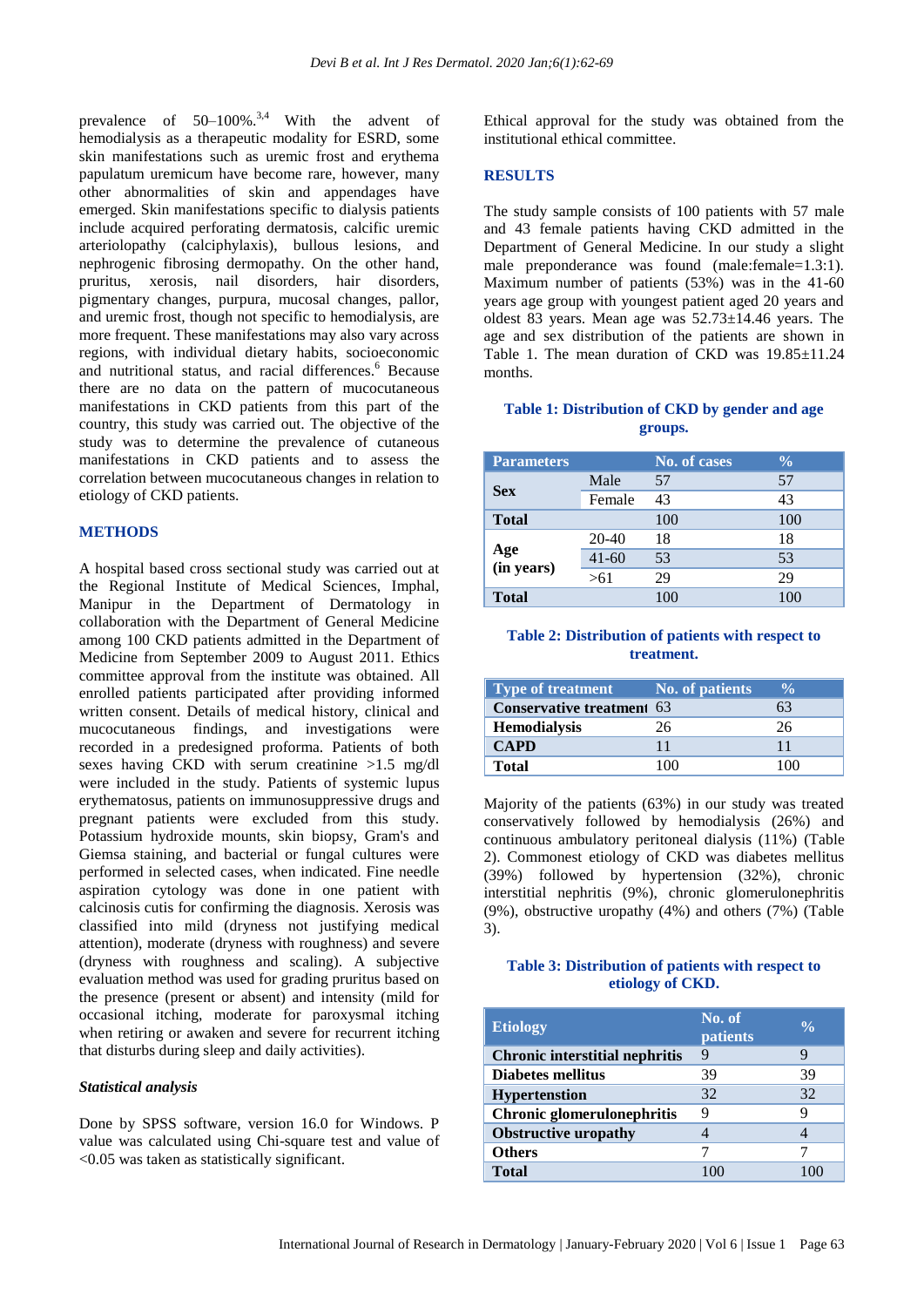# **Table 4: Distribution of skin changes in relation to etiology of CKD.**

| <b>Characteri-stics</b>                              | <b>Chronic</b><br><b>interstitial</b><br>nephritis<br>$(n=9)$ | <b>Diabetes</b><br>mellitus<br>$(n=39)$ | <b>Hypertension</b><br>$(n=32)$ | <b>Chronic</b><br>glomerulo<br>-nephritis<br>$(n=9)$ | Obstru-<br>ctive<br>uropathy<br>$(n=4)$ | <b>Other</b>     | <b>Total</b>     | P value              |
|------------------------------------------------------|---------------------------------------------------------------|-----------------------------------------|---------------------------------|------------------------------------------------------|-----------------------------------------|------------------|------------------|----------------------|
| Yellowish hue                                        | 2                                                             | $\,8\,$                                 | 8                               | 1                                                    | 1                                       | 1                | 21               | 0.956                |
| Pallor                                               | $\overline{7}$                                                | 22                                      | 24                              | 5                                                    | 3                                       | 3                | 64               | 0.387                |
| Pigmentation                                         | $\overline{4}$                                                | 23                                      | 13                              | 5                                                    | $\overline{2}$                          | $\overline{4}$   | 51               | 0.745                |
| Total                                                | 13                                                            | 53                                      | 45                              | 9                                                    | 6                                       | 8                | 136              |                      |
| <b>Xerosis</b>                                       |                                                               |                                         |                                 |                                                      |                                         |                  |                  |                      |
| Mild                                                 | 5                                                             | 28                                      | 10                              | 6                                                    | 1                                       | 6                | 56               | $0.033$ <sup>*</sup> |
| Moderate                                             | $\boldsymbol{0}$                                              | 6                                       | $\overline{4}$                  | $\boldsymbol{0}$                                     | $\overline{0}$                          | $\boldsymbol{0}$ | 10               |                      |
| Severe                                               | $\mathbf{1}$                                                  | $\mathbf{1}$                            | 3                               | 1                                                    | $\boldsymbol{0}$                        | $\boldsymbol{0}$ | 6                |                      |
| Total                                                | 6                                                             | 35                                      | 17                              | $\boldsymbol{7}$                                     | $\mathbf{1}$                            | $\overline{6}$   | 72               |                      |
| <b>Pruritus</b>                                      |                                                               |                                         |                                 |                                                      |                                         |                  |                  |                      |
| Mild                                                 | 3                                                             | 16                                      | 12                              | $\overline{4}$                                       | $\overline{3}$                          | $\mathbf{1}$     | 39               | 0.550                |
| Moderate                                             | $\boldsymbol{0}$                                              | $\tau$                                  | 5                               | $\boldsymbol{0}$                                     | $\boldsymbol{0}$                        | $\boldsymbol{0}$ | 12               |                      |
| Severe                                               | $\mathbf{1}$                                                  | $\overline{c}$                          | $\mathbf{1}$                    | $\mathbf{1}$                                         | $\boldsymbol{0}$                        | $\boldsymbol{0}$ | 5                |                      |
| Total                                                | $\overline{4}$                                                | 25                                      | 18                              | 5                                                    | $\overline{3}$                          | $\mathbf{1}$     | 56               |                      |
| <b>Dermatitis</b>                                    |                                                               |                                         |                                 |                                                      |                                         |                  |                  |                      |
| Chronic eczema                                       | $\boldsymbol{0}$                                              | $\sqrt{2}$                              | $\boldsymbol{0}$                | $\boldsymbol{0}$                                     | $\boldsymbol{0}$                        | $\boldsymbol{0}$ | $\overline{2}$   | 0.997                |
| Lichen<br>simplex<br>chronicus                       | $\boldsymbol{0}$                                              | $\mathbf{1}$                            | $\overline{2}$                  | $\overline{0}$                                       | $\overline{0}$                          | $\boldsymbol{0}$ | $\overline{3}$   |                      |
| Photodermatitis                                      | $\boldsymbol{0}$                                              | $\mathbf{0}$                            | $\mathbf{1}$                    | $\boldsymbol{0}$                                     | $\boldsymbol{0}$                        | $\overline{0}$   | $\mathbf{1}$     |                      |
| Planter eczema                                       | $\overline{0}$                                                | $\boldsymbol{0}$                        | $\mathbf{1}$                    | $\boldsymbol{0}$                                     | $\mathbf{0}$                            | $\boldsymbol{0}$ | $\mathbf{1}$     |                      |
| Stasis eczema                                        | $\boldsymbol{0}$                                              | $\mathbf{1}$                            | $\boldsymbol{0}$                | $\boldsymbol{0}$                                     | $\boldsymbol{0}$                        | $\boldsymbol{0}$ | $\mathbf{1}$     |                      |
| Seborrheic<br>dermatitis                             | $\overline{0}$                                                | $\mathbf{1}$                            | $\mathbf{1}$                    | $\overline{0}$                                       | $\overline{0}$                          | $\overline{0}$   | $\overline{2}$   |                      |
| Total                                                | $\overline{0}$                                                | 5                                       | 5                               | $\boldsymbol{0}$                                     | $\boldsymbol{0}$                        | $\boldsymbol{0}$ | 10               |                      |
| Skin changes caused by infections in relation to CKD |                                                               |                                         |                                 |                                                      |                                         |                  |                  |                      |
| Candida                                              | $\boldsymbol{0}$                                              | 6                                       | 1                               | $\boldsymbol{0}$                                     | $\boldsymbol{0}$                        | $\boldsymbol{0}$ | $\boldsymbol{7}$ | 0.211                |
| Pityriasis                                           | $\mathbf{0}$                                                  | $\overline{2}$                          | $\mathbf{0}$                    | $\overline{2}$                                       | $\overline{0}$                          | $\mathbf 1$      | $\overline{5}$   | 0.099                |
| versicolor                                           |                                                               |                                         |                                 |                                                      |                                         |                  |                  |                      |
| Dermatophyte                                         |                                                               |                                         |                                 |                                                      |                                         |                  |                  |                      |
| Tinea corporis                                       | $\mathbf{1}$                                                  | $\mathbf 1$                             | $\overline{2}$                  | $\boldsymbol{0}$                                     | $\boldsymbol{0}$                        | $\boldsymbol{0}$ | $\overline{4}$   |                      |
| Tinea cruris                                         | $\boldsymbol{0}$                                              | $\mathbf{1}$                            | $\boldsymbol{0}$                | $\mathbf{1}$                                         | $\boldsymbol{0}$                        | $\boldsymbol{0}$ | $\overline{c}$   | 0.875                |
| Tinea faciei                                         | $\overline{0}$                                                | $\mathbf 1$                             | $\overline{0}$                  | $\overline{0}$                                       | $\overline{0}$                          | $\overline{0}$   | $\overline{1}$   |                      |
| <b>Bacterial</b>                                     |                                                               |                                         |                                 |                                                      |                                         |                  |                  |                      |
| Erysipelaas                                          | $\boldsymbol{0}$                                              | $\boldsymbol{0}$                        | $\mathbf 1$                     | $\boldsymbol{0}$                                     | $\boldsymbol{0}$                        | $\boldsymbol{0}$ | $\mathbf{1}$     |                      |
| <b>Folliculitis</b>                                  | $\mathbf{1}$                                                  | 6                                       | $\mathbf{1}$                    | $\mathbf{0}$                                         | $\boldsymbol{0}$                        | $\mathbf{1}$     | 9                |                      |
| Foot ulcer                                           | $\overline{0}$                                                | 3                                       | $\overline{0}$                  | $\overline{0}$                                       | $\overline{0}$                          | $\overline{0}$   | $\overline{3}$   | 0.619                |
| Furuncle                                             | $\boldsymbol{0}$                                              | $\overline{2}$                          | $\boldsymbol{0}$                | $\mathbf{1}$                                         | $\boldsymbol{0}$                        | $\mathbf{1}$     | $\overline{4}$   |                      |
| <b>Viral</b>                                         |                                                               |                                         |                                 |                                                      |                                         |                  |                  |                      |
| Herpes simplex                                       | $\boldsymbol{0}$                                              | $\boldsymbol{0}$                        | $\boldsymbol{0}$                | $\boldsymbol{0}$                                     | $\boldsymbol{0}$                        | $\mathbf{1}$     | $\mathbf{1}$     |                      |
| Herpes zoster                                        | $\overline{0}$                                                | $\boldsymbol{0}$                        | $\mathbf{1}$                    | $\overline{0}$                                       | $\overline{0}$                          | $\overline{0}$   | $\mathbf{1}$     |                      |
| Verruca plana                                        | $\mathbf{0}$                                                  | $\mathbf{1}$                            | $\mathbf{1}$                    | $\boldsymbol{0}$                                     | $\boldsymbol{0}$                        | $\boldsymbol{0}$ | $\sqrt{2}$       | 0.594                |
| Verruca vulgaris                                     | $\boldsymbol{0}$                                              | $\overline{c}$                          | $\mathbf{1}$                    | $\overline{0}$                                       | $\overline{0}$                          | $\boldsymbol{0}$ | $\overline{3}$   |                      |
| <b>Other disorders</b>                               |                                                               |                                         |                                 |                                                      |                                         |                  |                  |                      |
| Acanthosis<br>nigricans                              | $\boldsymbol{0}$                                              | $\,1$                                   | $\overline{0}$                  | $\boldsymbol{0}$                                     | $\boldsymbol{0}$                        | $\boldsymbol{0}$ | $\,1\,$          | 0.838                |
| <b>Bullae</b>                                        | $\mathbf{0}$                                                  | $\boldsymbol{0}$                        | 1                               | $\boldsymbol{0}$                                     | $\boldsymbol{0}$                        | $\boldsymbol{0}$ | 1                |                      |
| Delayed<br>wound<br>healing                          | $\boldsymbol{0}$                                              | $\boldsymbol{0}$                        | $\boldsymbol{0}$                | $\mathbf 1$                                          | $\boldsymbol{0}$                        | $\boldsymbol{0}$ | $\mathbf{1}$     |                      |
| Keratosis pilaris                                    | $\overline{0}$                                                | $\boldsymbol{0}$                        | $\mathbf{1}$                    | $\boldsymbol{0}$                                     | $\boldsymbol{0}$                        | $\boldsymbol{0}$ | $\mathbf{1}$     |                      |

Continued.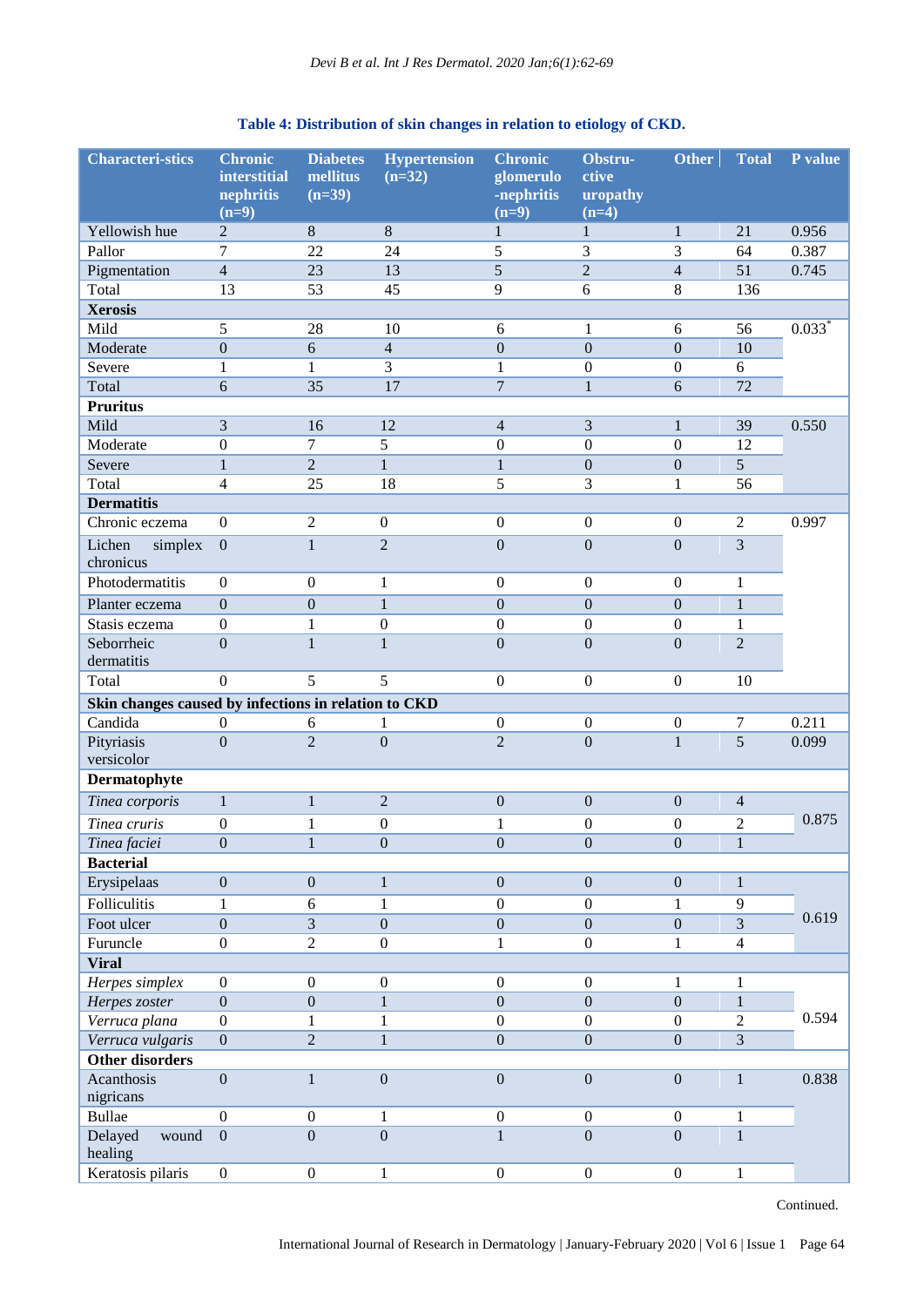| <b>Characteri-stics</b>     | <b>Chronic</b><br><i>interstitial</i><br>nephritis<br>$(n=9)$ | <b>Diabetes</b><br>mellitus<br>$(n=39)$ | <b>Hypertension</b><br>$(n=32)$ | <b>Chronic</b><br>glomerulo<br>-nephritis<br>$(n=9)$ | Obstru-<br>ctive<br>uropathy<br>$(n=4)$ | <b>Other</b> | <b>Total</b>   | P value |
|-----------------------------|---------------------------------------------------------------|-----------------------------------------|---------------------------------|------------------------------------------------------|-----------------------------------------|--------------|----------------|---------|
| Seborrheic                  | $\Omega$                                                      | 3                                       | $\Omega$                        | $\Omega$                                             | $\Omega$                                | $\Omega$     | 3              |         |
| keratosis                   |                                                               |                                         |                                 |                                                      |                                         |              |                |         |
| Vitiligo                    | 0                                                             |                                         | $\Omega$                        | $\Omega$                                             | $\Omega$                                | $\theta$     | $\theta$       |         |
| <b>Scabies</b>              | $\Omega$                                                      |                                         | $\theta$                        | $\Omega$                                             | $\theta$                                | $\theta$     |                |         |
| Ecchymosis                  |                                                               | $\overline{4}$                          | 3                               |                                                      | 4                                       | 4            | 11             |         |
| Reactive                    | $\theta$                                                      | $\overline{0}$                          | $\theta$                        |                                                      | $\theta$                                | $\theta$     |                |         |
| perforating<br>collagenosis |                                                               |                                         |                                 |                                                      |                                         |              |                |         |
| Calcinosis cutis            | $\theta$                                                      | $\theta$                                | $\theta$                        |                                                      | $\Omega$                                | $\theta$     |                |         |
| Icthyosis                   | $\Omega$                                                      | $\theta$                                | $\overline{2}$                  | $\Omega$                                             | $\Omega$                                | $\Omega$     | $\overline{2}$ |         |
| Total                       |                                                               | 10                                      | ⇁                               |                                                      |                                         |              | 24             |         |

\*: Significant.

## **Table 5: Distribution of mucosal, hair and nail changes in relation to etiology of CKD.**

| <b>Characteristics</b>      | <b>Chronic</b><br>interstitial<br>nephritis<br>$(n=9)$ | <b>Diabetes</b><br>mellitus<br>$(n=39)$ | <b>Hypertension</b><br>$(n=32)$ | <b>Chronic</b><br>glomerulo<br>- nephritis<br>$(n=9)$ | <b>Obstructive</b><br>uropathy<br>$(n=4)$ | <b>Others</b>    | <b>Total</b>   | $\mathbf{P}$<br>value |
|-----------------------------|--------------------------------------------------------|-----------------------------------------|---------------------------------|-------------------------------------------------------|-------------------------------------------|------------------|----------------|-----------------------|
| <b>Mucosal changes</b>      |                                                        |                                         |                                 |                                                       |                                           |                  |                |                       |
| Macroglossia                | $\mathcal{F}$                                          | 8                                       | $\mathfrak{D}$                  | 3                                                     | $\mathbf{1}$                              | $\overline{2}$   | 19             | 0.274                 |
| Xerostomia                  | $\mathbf{1}$                                           | 18                                      | $\overline{7}$                  | 3                                                     | $\overline{0}$                            | $\mathbf{0}$     | 29             | $0.030*$              |
| Ulcerative<br>stomatitis    | 1                                                      | 7                                       | 7                               | 1                                                     | $\mathbf{1}$                              | $\overline{2}$   | 19             | 0.920                 |
| Angular cheilitis           | $\mathbf{1}$                                           | $\overline{4}$                          | $\boldsymbol{0}$                | $\theta$                                              | $\mathbf{1}$                              | $\mathbf{0}$     | 6              | 0.200                 |
| Coated tongue               | $\mathbf{1}$                                           | $\overline{2}$                          | 1                               | $\Omega$                                              | $\overline{0}$                            | $\Omega$         | $\overline{4}$ | 0.819                 |
| Total                       | $\overline{7}$                                         | 39                                      | 17                              | $\overline{7}$                                        | 3                                         | $\overline{4}$   | 77             |                       |
| <b>Hair changes</b>         |                                                        |                                         |                                 |                                                       |                                           |                  |                |                       |
| Sparse body<br>hair         | $\overline{2}$                                         | 6                                       | 9                               | $\overline{2}$                                        | $\boldsymbol{0}$                          | $\overline{2}$   | 21             | 0.694                 |
| Sparse scalp<br>hair        | $\overline{\mathcal{L}}$                               | 8                                       | 9                               | $\boldsymbol{0}$                                      | $\boldsymbol{0}$                          | $\boldsymbol{0}$ | 21             | 0.098                 |
| Dry lustreless<br>hair      | $\mathbf{1}$                                           | 13                                      | 7                               | 3                                                     | $\overline{2}$                            | $\Omega$         | 26             | 0.276                 |
| <b>Nail changes</b>         |                                                        |                                         |                                 |                                                       |                                           |                  |                |                       |
| Half and half<br>nail       | $\mathbf{1}$                                           | 10                                      | $\overline{4}$                  | $\overline{0}$                                        | $\boldsymbol{0}$                          | $\overline{0}$   | 15             | 0.202                 |
| Apparent<br>leukonychia     | $\overline{0}$                                         | 6                                       | 7                               | 3                                                     | $\overline{2}$                            | $\boldsymbol{0}$ | 18             | 0.144                 |
| Onycholysis                 | $\overline{0}$                                         | 6                                       | $\overline{7}$                  | $\mathbf{0}$                                          | $\mathbf{1}$                              | $\Omega$         | 14             | 0.310                 |
| Onychomycosis               | $\overline{0}$                                         | 12                                      | $\boldsymbol{0}$                | $\mathbf{1}$                                          | $\mathbf{1}$                              | $\overline{2}$   | 16             | $0.009$ <sup>*</sup>  |
| Subungual<br>hyperkeratosis | $\mathbf{1}$                                           | $\overline{2}$                          | $\overline{2}$                  | $\mathbf{1}$                                          | $\overline{2}$                            | $\boldsymbol{0}$ | 8              | 0.051                 |
| Loss of lunula              | 3                                                      | 10                                      | 8                               | 3                                                     | $\boldsymbol{0}$                          | 1                | 25             | 0.786                 |
| Koilonychia                 | 3                                                      | 8                                       | 10                              | $\mathbf{1}$                                          | $\mathbf{1}$                              | $\overline{0}$   | 23             | 0.450                 |
| Total                       | 8                                                      | 54                                      | 38                              | 9                                                     | $\overline{7}$                            | 3                | 119            |                       |

\*: Significant.

The overall cutaneous manifestations in CKD patients are summarized in (Table 4 and 5). There were 64% patients with pallor, 51% with hyperpigmentation and 21% with yellowish hue with highest prevalence rate of pallor in chronic interstitial nephritis (77.77%) and lowest in

others category of CKD (42.86%). In case of hyperpigmentation, highest prevalence rate (58.97%) was observed in diabetes mellitus cases and lowest (40.62%) in hypertension. Yellowish hue was found to be highest prevalent in obstructive uropathy and hypertension (25%)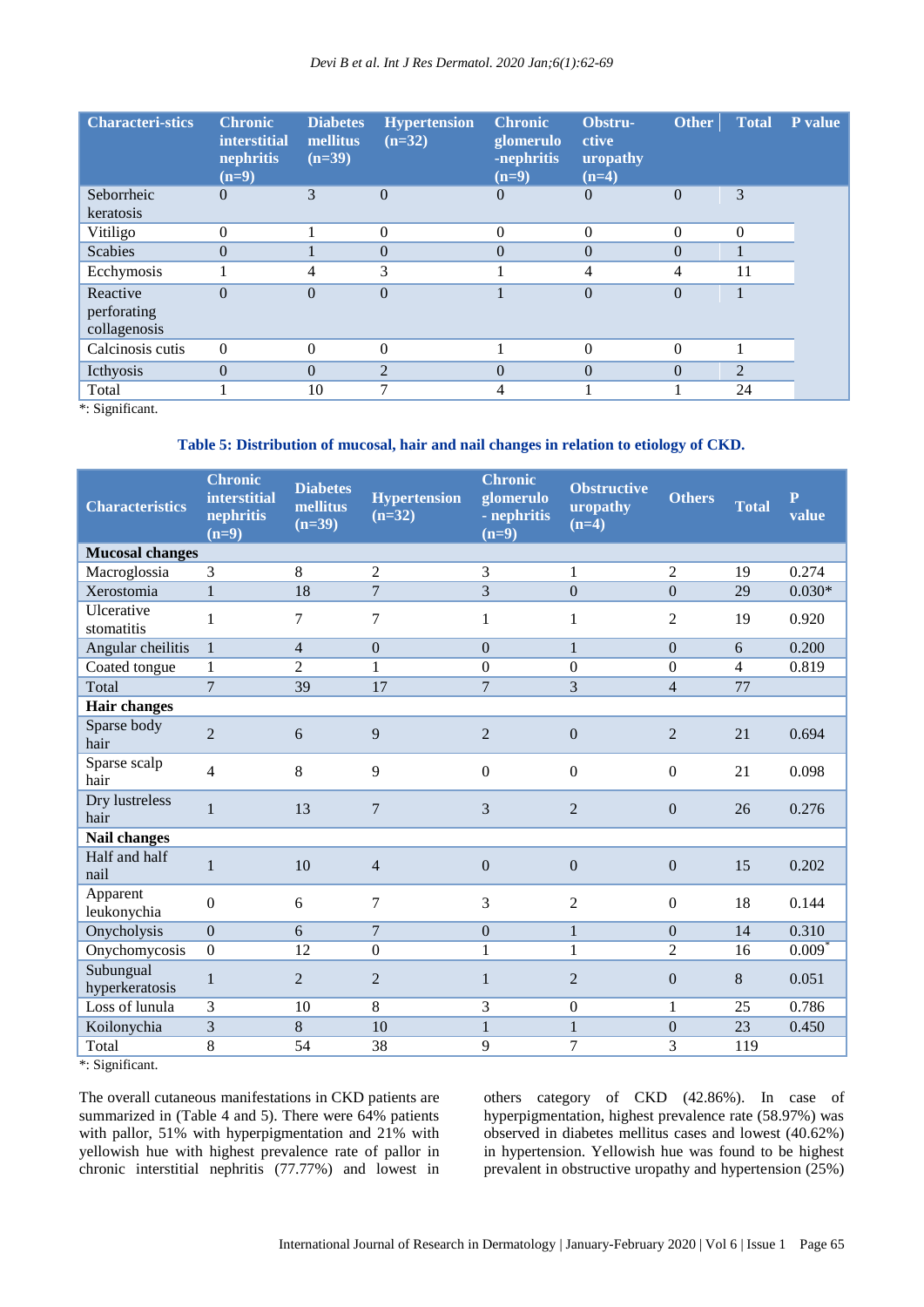each and lowest in chronic glomerulonephritis (11.11%). Xerosis was the commonest skin change in our study, found in 72% of the patients (Figure 1) while pruritus was the third commonest skin change (56%).



**Figure 1: Severe xerosis with icthyotic scaling on the extensor of lower limbs.**



**Figure 2: Calcinosis cutis in the periarticular area of the distal interphalangeal joint of middle finger.**



**Figure 3: Reactive perforating collagenosis showing multiple discrete skin colored keratotic papules with central plugs in few.**

In cases of xerosis and pruritus, the prevalence was categorized into mild, moderate and severe. The highest prevalence rate of xerosis was observed in diabetes mellitus and lowest in obstructive uropathy and the difference in prevalence rates in relation to etiologies of CKD was statistically significant (p=0.033) while pruritus showed an insignificant p–value (0.550). There were 10% cases of dermatitis in our study, with lichen simplex chronicus (3%) commonest, followed by chronic eczematous dermatitis and seborrheic dermatitis (2%) each, photodermatitis, planter eczema and stasis dermatitis (1%) each. Ecchymosis was found in 11% cases, seborrheic keratosis in 3% cases, icthyosis in 2% cases, acanthosis nigricans, bullae, calcinosis cutis (Figure 2), delayed wound healing, keratosis pilaris, reactive perforating collagenosis (Figure 3), scabies and vitiligo 1% each. Infectious skin manifestations were present in 43% of study population, among which fungal, bacterial, viral disease constituted 19%, 17%, 7% respectively.



**Figure 4: Macroglossia with teeth markings.**



**Figure 5: Apparent leuconychia with loss of lunula.**

Out of 19% of fungal infection, candidal and dermatophyte infection seen in 7% each, and rest 5% was due to pityriasis versicolor. The bacterial infections reported were folliculitis (9%), furuncles (4%), foot ulcers (3%), erysipelas (1%). Viral infections included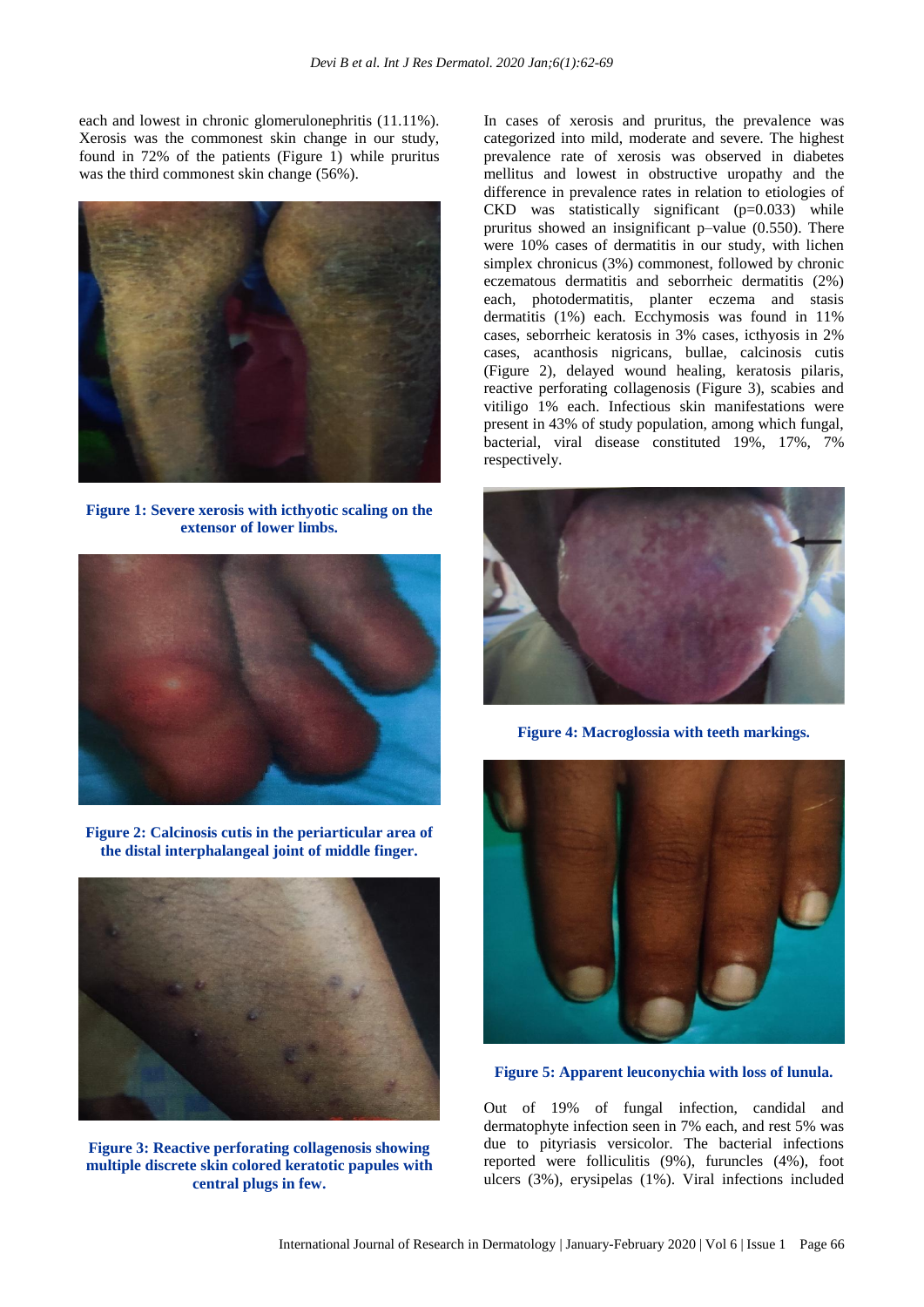*Verruca vulgaris* (3%), *Verruca plana* (2%), *Herpes simplex* and *Herpes zoster* 1% each. Mucosal changes was reported in 77% cases with commonest being xerostomia (29%), followed by macroglossia (Figure 4) and ulcerative stomatitis (19%) each, angular cheilitis (6%) and coated tongue (4%). The highest prevalence of xerostomia was found in diabetes mellitus patient  $(46.15%)$  which was statistically significant (p=0.030). Hair changes were found in 68% cases including dry lusterless hair (26%) which was the commonest, followed by sparse body hair and sparse scalp hair 21% each. Highest prevalence rate of dry lusterless hair was found in obstructive uropathy (50.00%), spare body hair in others category of CKD (28.57%) and sparse scalp hair in chronic interstitial nephritis (44.44%). A total of 119(%) of nail changes were observed in our study among which loss of lunula was the commonest (25%), followed by koilonychia (23%), apparent leuconychia (18%) (Figure 5), oncychomycosis (16%), half and half nails (15%), onycholysis (14%) and subungual hyperkeratosis (8%). Onychomycosis was found to be significantly  $(p=0.009)$ most prevalent in diabetes mellitus (30.76%).

#### **DISCUSSION**

Kidney failure is among the most common systemic diseases associated with cutaneous manifestations. Out of total 100 CKD patients examined in our present study, all patients had at least one cutaneous change This is in agreement with study by Pico et al. $4$  In our present study the maximum number of patients (53%), were in the 41– 60 years age group with mean age  $52.73\pm14.46$  which was in accordance to study by Hajheydari et al. $6,7$  There was slight preponderance of male patients (male: female=1.3: 1) comparable with other studies.<sup>6</sup> The most common etiology of CKD was diabetes mellitus (39%) in the present study, followed by hypertension (32%), chronic interstitial nephritis and chronic glomerulonephritis (9%) each, and the least was obstructive uropathy (4%) that was consistent with study by Girisha et al where diabetes mellitus was the most common cause (45%) of renal dysfunction followed by hypertension in 35% cases and glomerulonephritis in 4% cases.<sup>7</sup> Xerosis (72%) was the most common cutaneous abnormality in our present study ,as observed in various studies.<sup>7-12</sup> This was classified as mild 56%, moderate 10%, and severe 6%. Thirty five 87.74% of 39 diabetes mellitus patients presented with xerosis. Xerosis was predominantly seen over the extensor surfaces of the forearms and legs. Patients with generalized severe dryness had fine scaling. Skin dehydration, diuretic, reduced sebum/sweat excretion, altered skin barrier, and low emollient usage have been primarily implicated for severity of xerosis whereas marked irritancy to external factors (sun, dust, detergents) is aggravating.<sup>5</sup> However, prevailing dry and cold climate in this region was an additional aggravating factor in our patients. Pallor was the second most common finding 64% in our study population that was consistent with studies by Chanda et al, Girisha et al, Udaykumar et al, Deshmukh et al with 57%, 65%, 60% , 68.57% of the patients respectively having pallor.<sup>7-9,12</sup> Deficient erythropoietin production by the failing kidneys and dietary deficiencies of iron, folic acid, and vitamin B12 contribute to anemia.<sup>12</sup> Pruritis was the third commonest cutaneous abnormality found in 56% of patients in the present study. Twenty five (64.10%), of 39 diabetes mellitus patients presented with pruritis. Out of 37 patients on dialysis, pruritis improved in eight (21.62%) patients and worsened in 3 (8.10%) patients following dialysis. Kumar et al, Deshmukh et al reported pruritis in 53% and 65.71% respectively, of chronic renal failure patients on hemodialysis, whereas Ghunawat et al, Rashpa et al reported pruritus in 42%, 46.7% of the CKD patients that was consistent with our study findings.<sup>9-12</sup> However Girisha et al reported pruritus in only 15 % cases, which was much lower compared to our observation.<sup>7</sup> Recent studies have reported a decline in the incidence of pruritus possibly due to better dialysis techniques.<sup>14</sup> Pruritis is one of the most characterstic and annoying cutaneous symptoms of CKD although the exact etiology of pruritis is unknown. But pruritis may be due to variety of causes such as degree of renal insufficiency, secondary hyperparathyroidism, xerosis, increased serum levels of magnesium, calcium phosphate, aluminium, increased serum levels of histamine, proliferation of nonspecific enolase positive sensory nerves in the skin, hypervitaminosis A, iron deficiency anemia and slowly accumulated or deposited pruritogen (s) are the likely causes. Hyperpigmentation was seen in 51% and a yellowish hue to the skin was seen in 21% of patients in this study. Hyperpigmentation was mainly found on the sun exposed areas and it was more diffuse in dialyzed patients. One case of vitiligo was found in the present study. It was localized in the both hands. Kumar et al reported hyperpigmentation in 43% of patients and yellowish hue to the skin in 10% of patients and Rashpa RS et al reported hyperpigmentation and yellowish hue in 38.5%, 5.7% cases respectively. $9,10$  Here, we see that our study the incidence of pigmentary changes were more prevalent compared to other studies. The pigmentation in patients with chronic renal failure is secondary to failure of the kidneys to excrete  $\beta$  melanocyte stimulating hormone, which stimulates melanin secretion in the basal layer and superficial dermis.<sup>15</sup> It has been attributed to the accumulation of carotenoids and nitrogenous pigments (urochromes) in the dermis or the presence of lipochromes and carotenoids in the epidermis and subcutaneous tissue.<sup>16,17</sup> Skin infections were seen in 43% of patients in our study comprising fungal 19%, bacterial 17%, and viral 7%, while Ghunawat et al, Deshmukh et al reported a much lower incidence of skin infection in their studies 33%, 34.39% respectively.<sup>11,12</sup> Increased susceptibility to infection can either be due to inflammation caused by the use of nonsterile dialysate and non-biocompatible membranes during hemodialysis or CRF per se due to diminished T and B lymphocyte function and count, and reduced natural killer cell activity.4,8 Ecchymosis was seen in 11% of CKD patients in this present study that was compatible with other studies.<sup>9</sup> Defects in primary hemostasis like increased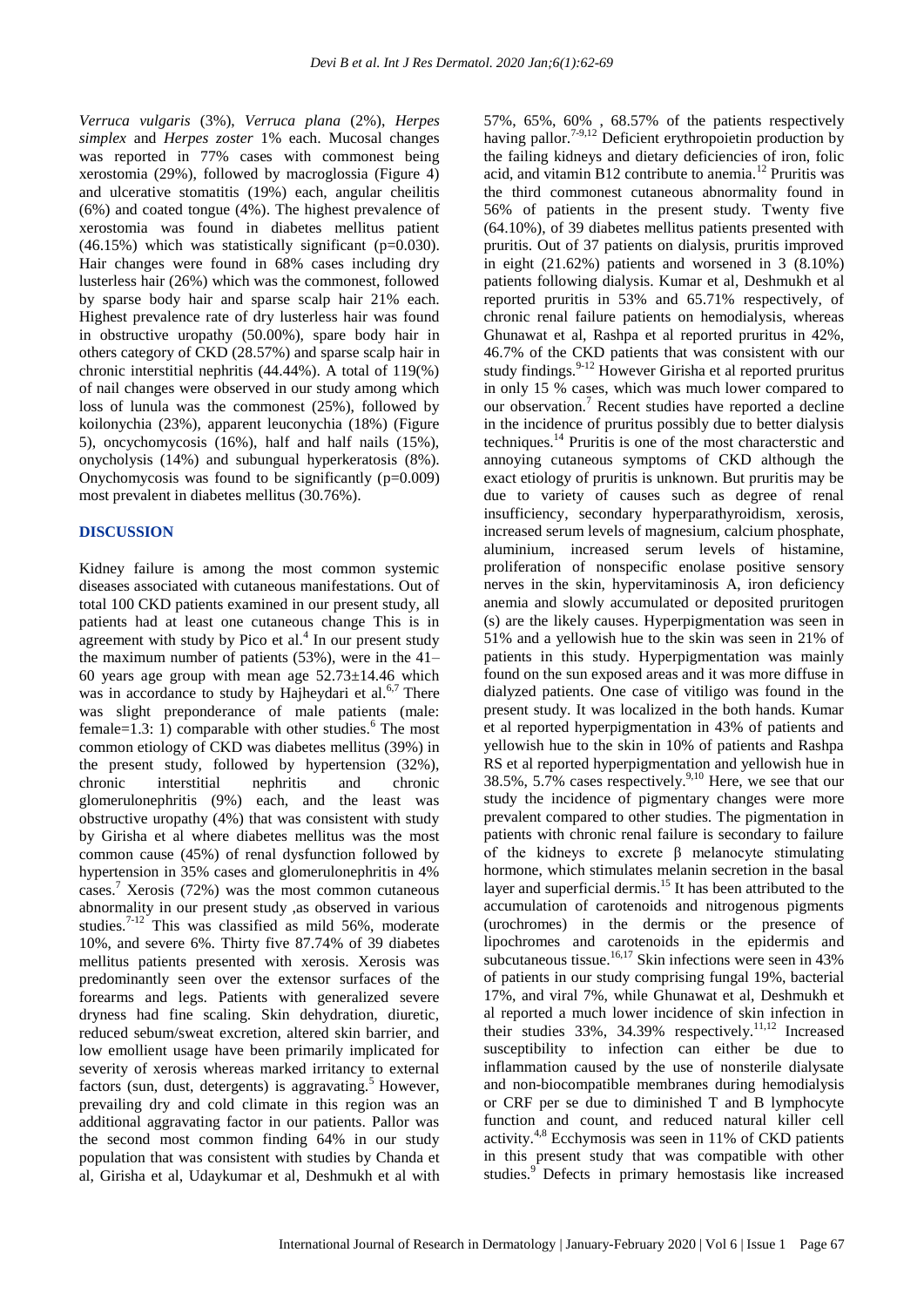vascular fragility, abnormal platelet function and the use of heparin during dialysis are the possible causes. Total 119 of nail changes were found in this study. Loss of lunula was the most common nail abnormality 25% in this study, which was followed by koilonychias 23%, apparent leukonychia 18%, onychomycosis 16%, halfand-half nail 5%, onycholysis 14%, subungual hyperkeratosis in 8%. Ten (25.64%) of 39 diabetic patients presented with loss of lunula. Twelve (30.76%) of onychomycosis and 10 (25.64%) of half-and-half nail were found in diabetes mellitus. Chanda et al found nail changes in 46% cases, with commonest being absent lunula (26%), similar to our study. Deshmukh et al, reported nail changes in 60% cases with Beau's line  $(28.57%)$  as commonest change.<sup>12</sup> Rashpa et al reported nail pallor in (35.2%) patients as the most common finding and absent lunula observed (23.8%) cases that was comparable with our study.<sup>10</sup> Half and half nails, a band of discoloration over the distal nail plate from increased density of nail bed capillaries, were found in 5% cases in our study whereas Chanda et al, Girisha et al, Kumar et al, Deshmukh et al, Ghunawat et al, Rashpa et al reported it in 38%, 21%, 21%, 19.04%, 30%, 16.4% cases respectively and Ghunawat et al, Girisha et al reported it to be the commonest nail change in their studies.<sup>7-12</sup> Thus, contrary to other published studies in our country, the findings in our study show loss of lunula as the most common type of nail change. In the present study, total 68% hair changes were observed comprising dry lusterless hair 26% that was commonest, followed by sparse body hair and sparse scalp hair 21%, each. Dry lusterless hair might be due to decreased secretion of sebum.<sup>9</sup> Kumar et al found sparse body hair in 30% and sparse scalp hair in 11% patients. 9 In our study with 68% mucosal changes, xerostomia 29% was the commonest manifestation, followed by ulcerative stomatitis and macroglossia 19%, each, angular cheilitis 6% and coated tongue 4%. Out of 19% of ulcerative stomatitis patients, 16% had predialysis blood urea level of >150 mg/100 ml, while other 3% had <150 mg/100 ml did not show these changes. Kumar et al reported xerostomia in 31% patients, that was similar to our finding and ulcerative stomatitis in 29% patients and macroglossia, ulcerative stomatitis, angular cheilitis and coated tongue in 35%, 29%, 12%, 11% patients respectively.<sup>9</sup> When we compare the findings with our present study, we see that all mucosal changes are less prevalent in our patients which may be due to effective preventive measures, differences in choice of management, socio-economic and climatic condition and race. Reactive perforating collagenosis was seen in 1 (%) patient of the present study in a 34 years old, non-diabetic, hepatitis C virus positive male patient with 9 years history of renal transplantation for CRF. He was on conservative therapy and presented with gradual onset of pruritic, dome shaped papules with central crusts; arising on the extensor limb surface. Kumar et al, Deshmukh et al reported prevalence of acquired perforating dermatosis  $21\%$ ,  $17.14\%$  cases respectively.<sup>9,12</sup> One patient (1%) of this study subjects presented with firm papules and nodules in the periarticular regions of interphalangeal joints of fingers in hands which was clinically diagnosed as calcinosis cutis and confirmed by the fine needle aspiration cytology and Von Kossa staining. Hajheydari et al and Falodun et al found no case of calcification and acquired perforating dermatosis in their studies.6,15 Prevalence of xerosis, pruritis, hyperpigmentation, infection, onychomycosis and xerostomia were quite high among the diabetes mellitus patients and their prevalence rate were 48.61%, 44.64%, 45.09%, 64.10%, 30.76% and 46.15% respectively.

Clinical conditions like calciphylaxis and nephrogenic fibrosing dermopathy and nephrogenic systemic fibrosis were not observed in this study. Shorter duration of treatment of our study group and the high mortality rate among the CKD patients in our part of country might be possible explanation.

#### **CONCLUSION**

All our 100 CKD patients showed at least one cutaneous alteration. Patients with CKD may present with an array of skin abnormalities. With the advent of hemodialysis, the life expectancy of these patients has increased, giving time for more and newer cutaneous changes to manifest. Our observations necessitate a joint effort between dermatologists and nephrologists for early recognition and management of these comorbidities which may significantly improve the quality of life of patients.

#### *Funding: No funding sources*

*Conflict of interest: None declared Ethical approval: The study was approved by the institutional ethics committee*

#### **REFERENCES**

- 1. Levey AS, Eckardt KU, Tsukamoto Y, Levin A, Coresh J, Rossert J, et al. Definition and classification of chronic kidney disease: A position statement from kidney disease: Improving global outcomes (KDIGO). Kidney Int. 2005;67:2089-100.
- 2. Prabhakar MR, Chandrasekaran V, Soundarajan P. Epidemic of chronic kidney disease in India-what can be done?. Saudi J Kidney Dis Transpl. 2008;19:847-53.
- 3. Nunley JR. Dermatological manifestations of renal disease. Available at: http//emedicine.medscape .com/article/1094846-overview. Accessed on 25 July 2019.
- 4. Pico MR, Lugo Somolinos A, Sanchez JL, Burgos Calderon R. Cutaneous alterations in patients with chronic renal failure. Int J Dermatol. 1992;31:860-3.
- 5. Abdelbaqi-Salhab M, Shalhub S, Morgan MB. A current review of the cutaneous manifestations of renal disease. J Cutan Pathol. 2003;30:527-38.
- 6. Hajheydari Z, Makhlough A. Cutaneous and mucosal manifestations in patients on maintenance